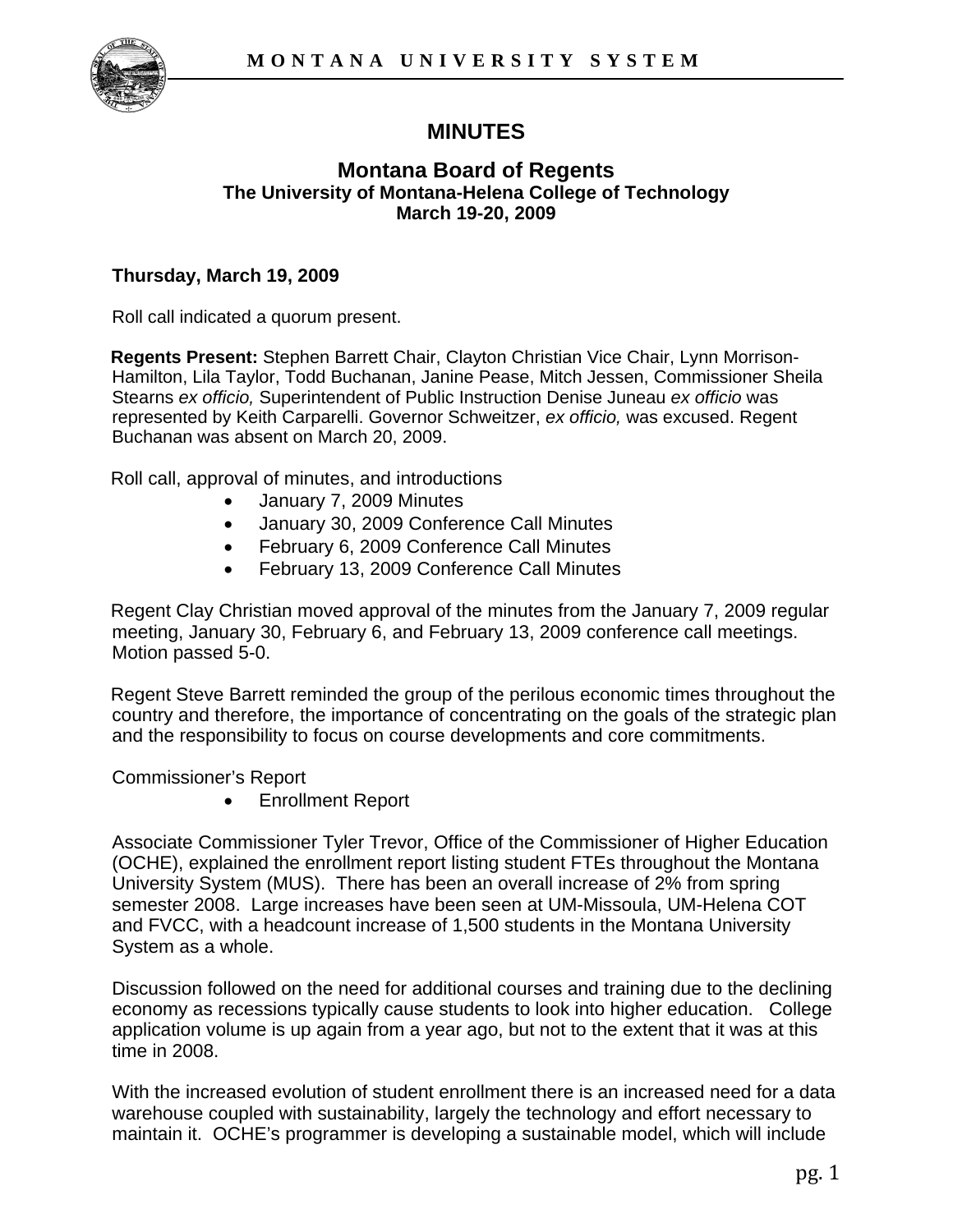

financial aid and human resource information in the future.

- Campus Issues and Reports (written reports only)
- Legislative Issues

Deputy Commissioner Mick Robinson, OCHE, touched on some bills of interest to the university system. Bills of interest mentioned were:

- HB 2 General appropriations act, which has been transmitted to the Senate. The MUS budget is currently \$5.6 million under the Governor's December 15, 2008 budget.
- HB 645 Implement receipt and appropriation of federal stimulus funds. The intent is to ensure that local education agencies and publically funded institutions of higher education have the resources to avoid reductions and retain teachers and professors.
- HB 5 Long-range building and planning (LRBP), including funding for deferred maintenance, MSU Animal Bioscience Building, MUS Energy Conservation Improvements, UM-Western Main Hall, and authority only projects, such as MSU laboratories, MSU general authority, UM general authority, and the UM Interdisciplinary Science Building. The projects included in the bill follow the Board's priority list.
- HB 467 University system bonding for new buildings, which currently lists \$66,000,000 in bonding for building projects. (Bill did not pass)
- HB 228 Citizen self-defense and firearm rights
- HB 459 Create and fund K-12 distance learning network
- SB 80 Elect Board of Regents (Bill did not pass)
- SJ 3 Interim study to consider establishment of Montana Scholarship Program
- SJ 9 Study student loan system
- HB 13 Increase in employee health premiums

Commissioner Stearns clarified that one intent of HB 645 as it pertains to higher education is to have the resources to is to stabilize and avoid losing faculty and staff. The funds are to be used for education and general expenditures and in such a way as to mitigate the need to raise tuition and fees for in-state students or for modernization, renovation and repair of institution of higher facilities.

Deputy Commissioner Robinson stated there was a misconception that the entire \$42 million included in HB 645 would all go toward mitigating tuition. He clarified that only \$10 million was designated in HB 645 for tuition mitigation.

• Policy and By-Laws Review

Commissioner Stearns explained this is an initiative in the commissioner's office that began in the fall of 2008, when she initiated a comprehensive Board of Regents' policy review. This review is intended to make our policies current, remove out-dated references and provisions, ensure consistency among policies, and correct errors in formatting, numbering and text. Policies requiring changes beyond the authority of the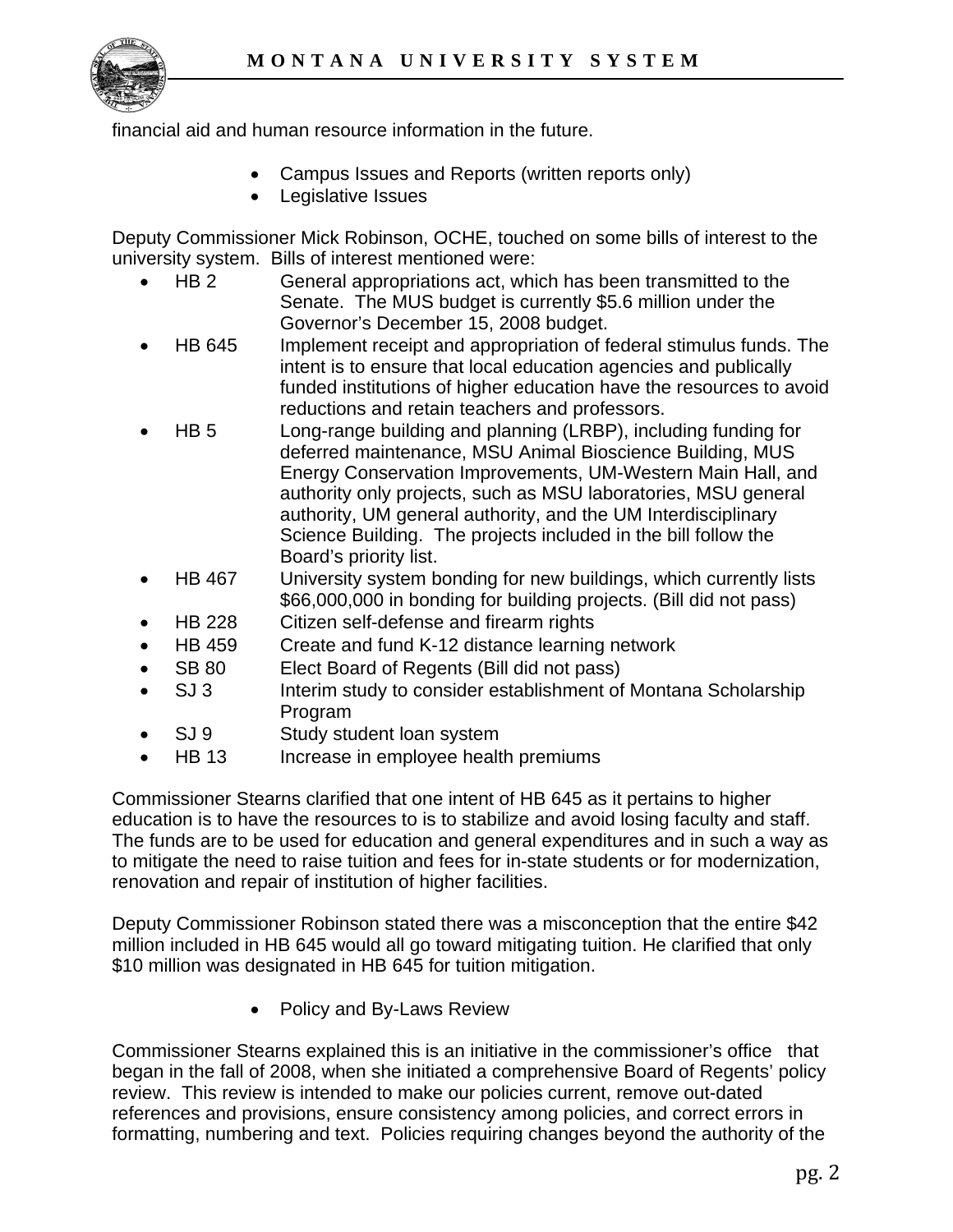

commissioner will be brought forward for Board of Regents consideration over the course of 2009 and, if necessary, 2010. She also pointed out that BOR Policy 203.3.3 authorizes the commissioner or her designee to edit existing policy when editing does not result in any substantive revision of the policy. Such editing includes changing the numbering and placement of policies, as well as changes in capitalization, punctuation, syntax and format. The commissioner may also add and delete annotations and explanatory material.

# **Administrative, Budget and Audit Oversight Committee**

# **ACTION**

 a. Proposal to Grant Easement to Verizon Wireless, Inc., Fort Missoula Property; UM–Missoula ITEM 142-1011-R0309 Attachment 1 Attachment 2

President George Dennison, UM-Missoula explained this was a standard easement, which is an agreement with Verizon only. If Verizon ceases to use this easement, the agreement would be either terminated or renegotiated at that time.

b. Contract Renewal of College Savings Bank; OCHE ITEM 142-102-R0309

Deputy Commissioner Robinson recommended moving forward with the renewal of this contract for an additional two years, through June 30, 2009.

c. Insured Certificate Deposits by College Savings Bank; OCHE ITEM 142-103-R0309

Deputy Commissioner Robinson clarified that this is an expansion of options offered by the Montana Family Education Savings Program.

d. Easement/Right of Way; MSU-Bozeman ITEM 142-2001-0309 Attachment

Craig Roloff, MSU-Bozeman, explained this is a mutual benefit agreement with MSU-Bozeman and the city of Bozeman for a traffic "roundabout" in a key intersection adjoining the campus. This is an expansion of the right-of-way which requires cutting into the corner of each of the four corners of the intersection, but will not affect parking in the area.

e. Proposed Amendments to HB005; MSU-Bozeman ITEM 142-2004-R0309

Deputy Commissioner Robinson said this building project has been amended into HB 5, is associated with federal stimulus funding and is to finish existing laboratories. The funding is associated with possible federal grants associated with the federal stimulus funding. If this item is not approved by the Board, then this request will be removed from the legislative requests. The two parts of this amendment include \$7.5 million for the lab area and an additional \$5 million of general authority.

Craig Roloff explained that this project has been under consideration by MSU for some time. This project had not been submitted for inclusion in the Long Range Building Project (LRBP) requests, but is rather a project of opportunity with the federal stimulus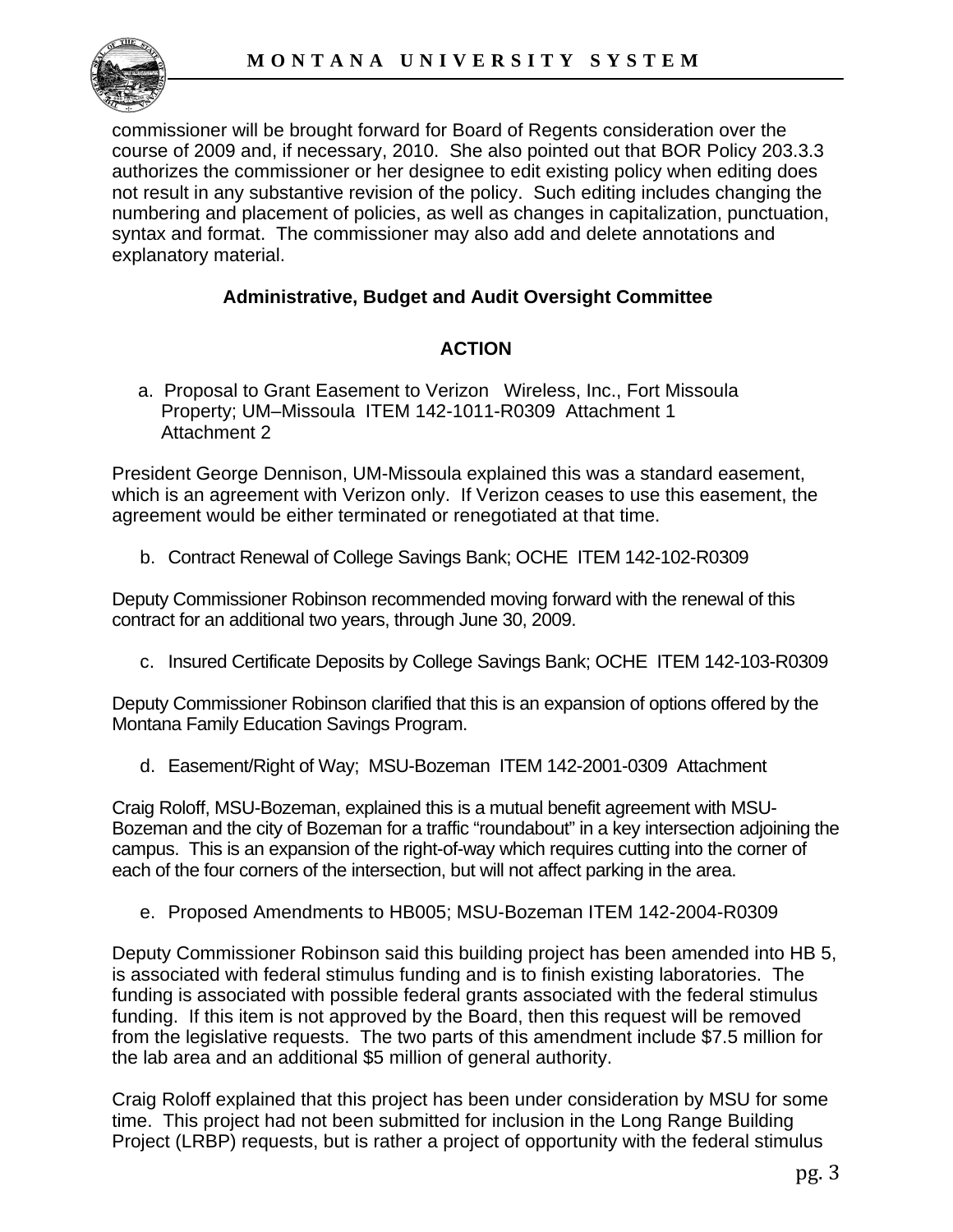

funding through a competitive grant. The campus needs the regents' endorsement for this project in order to be able to take this proposal to the next step in the application process. This item is for the authority to spend funds for projects if the funds become available. The campus will not receive any operating and maintenance (O&M) funding for this project for the 2010-11 biennium.

Public Comment: Shane Calvin, a student at MSU-Bozeman, expressed concerns of the possible effects on the amount of green space on the campus.

Commissioner Stearns encouraged approval of items e & f and commended the two campuses for having research projects ready to apply for the grants.

f. Increase in Project Authorization for Inter-Disciplinary Science Building; UM-Missoula ITEM 142-1016-R0309

President Dennison explained this was as a result of bond money they had obtained as a result of the commissioner's office deciding not to build a new building. This proposal finishes remaining floors of a building that has already been built, of which most will be used for research purposes. This project will be submitted as a competitive grant associated with the federal stimulus funds. This project is dependent upon receiving the grant funding.

Deputy Commissioner Robinson clarified that the campuses are required by state law to provide the information on these projects before the state legislature for approval prior to submitting the grant application.

# **DISCUSSION**

a. Grow Eastern Montana Plan; Miles Community College Attachment

 Darrin Pitcher, Miles Community College, showed a video in which President Stefani Hicswa explained that the "Grow Eastern Montana Plan" is a plan to increase enrollment at Miles Community College and that this plan is specific for Miles Community College. The intent of the plan is to offer resident tuition for out-of-district students. This would not require any additional faculty or staff but would help fill classes as well as the residence halls.

Regent Lynn Hamilton requested market competitiveness information on area institutions against which Miles Community College would potentially be competing. Miles Community College agreed to include the information for the May Board of Regents meeting.

Discussion followed:

- What the level of impact this plan would have on students from WICHE states who currently pay 150% of in-state tuition.
- Possible long-term problems with base-funding with this approach.

Regent Christian suggested moving the Grow Eastern Montana project forward.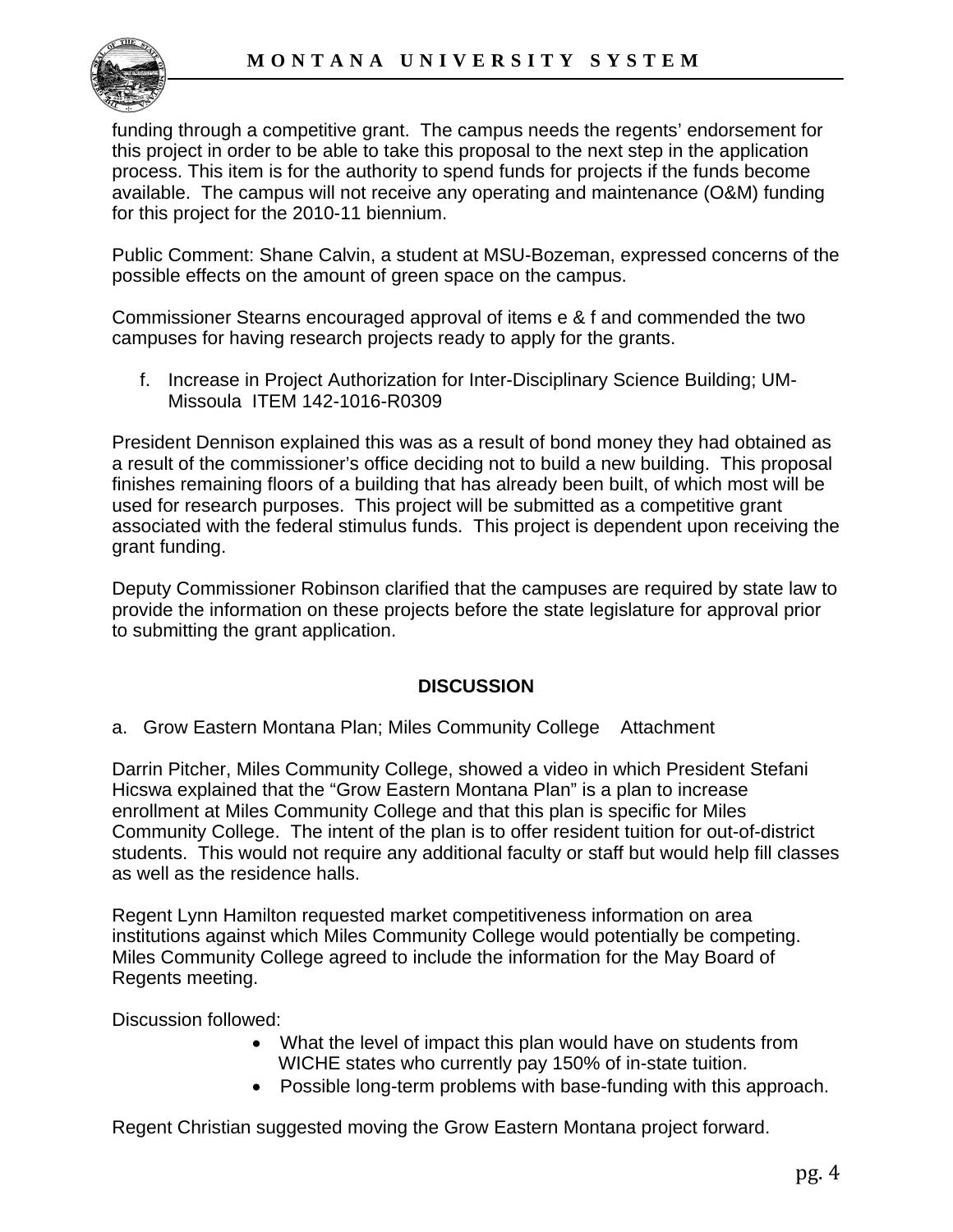

Regent Hamilton told the Board in was important to understand what the parameters would be for this program and requested this be approved as a pilot program.

Regent Lila Taylor questioned the state funding portion of this proposal but supported the overall concept.

Deputy Commissioner Moe will continue to work with Miles Community College to identify the concerns.

Commissioner Stearns said her office will work with MCC on how this policy would work, to identify the concerns and to determine if this is a good plan for Montana?

b. *Trusteeship Magazine, Association of Governing Boards of Universities and Colleges,* The Human Side of Financial Hard Times

There was no discussion on this item.

c. Financial Aid: Update on Student Loan Issues

Robin Graham, Montana Guaranteed Student Loan Program (MGSLP), said President Obama's budget includes the elimination of the Federal Family Education Loan Program for academic year 2010-11. A major concern is that the elimination will be through the budget reconciliation process instead of the policy debate arena. Currently, Federal Family Education Loan Program (FFELP) does 75% of the student loan volume, whereas direct student loans encompass 25% of the loans. All the Montana schools participate in FELP and moving to direct loans would be extremely costly. A paramount concern is that moving to direct loans would add \$1 trillion to the federal deficit over the next ten years. The MGSLP cohort default rate is 2%, which is a national low.

Jolene Selby, CFO, Student Assistance Foundation (SAF), said the Montana Higher Education Student Assistance Corporation (MHESAC) has funded all the FELP loans for FY 2008-09. MHESAC, SAF and MGSLP are also prepared to deliver all loans for FY 2009-2010. Ms. Selby reminded the Board that MHESAC has the responsibility to service the loans throughout their lifetime.

Regent Barrett explained a possible resolution to indicate that a high priority of the Board of Regents is to freeze tuition for in-state students if appropriate funding is granted to the Montana University System. Although no action was taken on the resolution, the intent of discussion on the document was to make it clear to the legislature that, if possible, the Board would mitigate tuition increases as much as possible depending upon state appropriations.

Regent Christian noted that a strong signal can be sent to the legislature that they need to do their part and then the regents will do their part.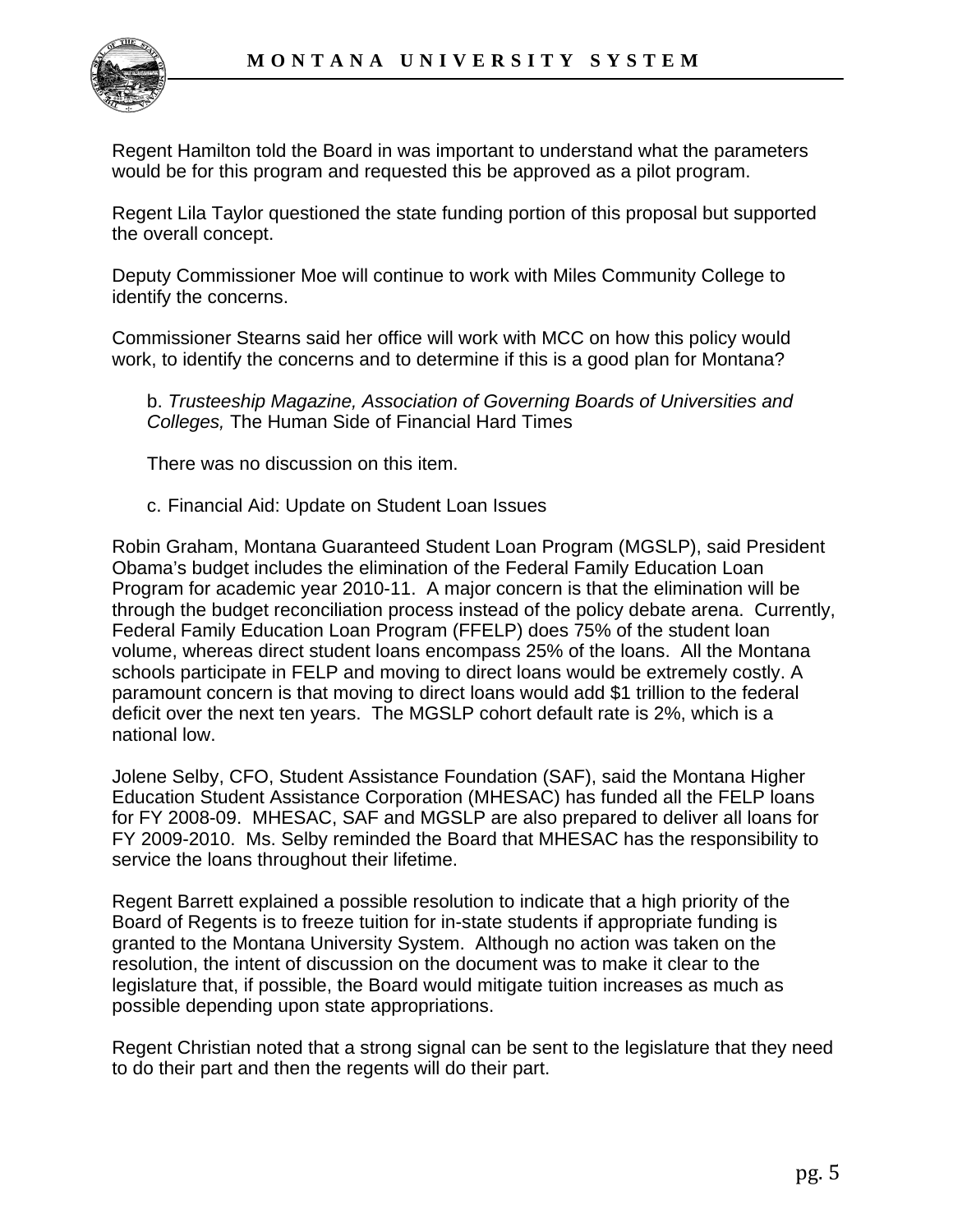

Regent Hamilton reminded the Board of the MUS tuition policy that has been in place since 2003 and indicates that tuition needs to be maintained at an appropriate level to maintain quality education.

She added that tuition is the difference between providing education and the amount of state funding received.

Regent Mitch Jessen observed that keeping tuition low is one of several top priorities of the regents and requested changing the last sentence of the resolution to say "a" top priority, rather than "the" top priority. He added that it is important to mitigate tuition while maintaining quality education.

Commissioner Stearns explained the Delta Cost Project document showing a reflection between state funding and student success. Montana is  $50<sup>th</sup>$  in terms of expenditure per student and is one of the best in keeping costs down in degree completion. Another way of looking at it is that MSU and UM are first in the nation in terms of efficiency and high productivity. She indicated that Montana has had to rely heavily on tuition.

Discussion points:

- Concern with the cost burdens students and parents carry.
- The need for policy-makers and the legislature to be aware that the State share of funding per student needs to increase dramatically.
- A reminder that the federal stimulus bill is a temporary funding source.
- Concern that we are not sufficiently focused on reforms despite several reform initiatives in progress: common course numbering, dual enrollment, and expanding enrollment in two-year education.

Public comments on the issue came from students Siri Smilie, Vice President Associated Students of UM-Missoula; Shane Calvin, President Associated Students of MSU-Bozeman; Christine Lorette, Associated Students of MSU-Northern; and Trevor Hunter, President Associated Students of UM-Missoula and Montana Association of Students:

- Concern of the possibility of cutting support and services at the campuses.
- Concern of effects of cuts on campuses, especially in the area of personnel.
- Concern of the ability to recruit if lack of quality results due to too many cuts.
- Can the campuses recruit differently?
- Can the campuses present classes differently?
- Importance of maintaining quality education.
- There must be a balance between affordability and a quality product.
- Affordability needs to be a concern, but not at the cost of providing a quality education.

# **CONSENT**

- a. Name "The Will and Nancy Weaver Library"; MSU-Great Falls COT ITEM 142-2851-0309 Attachment
- b. Student Computer Fee Equipment Allocation; UM-Missoula ITEM 142-1013- R0309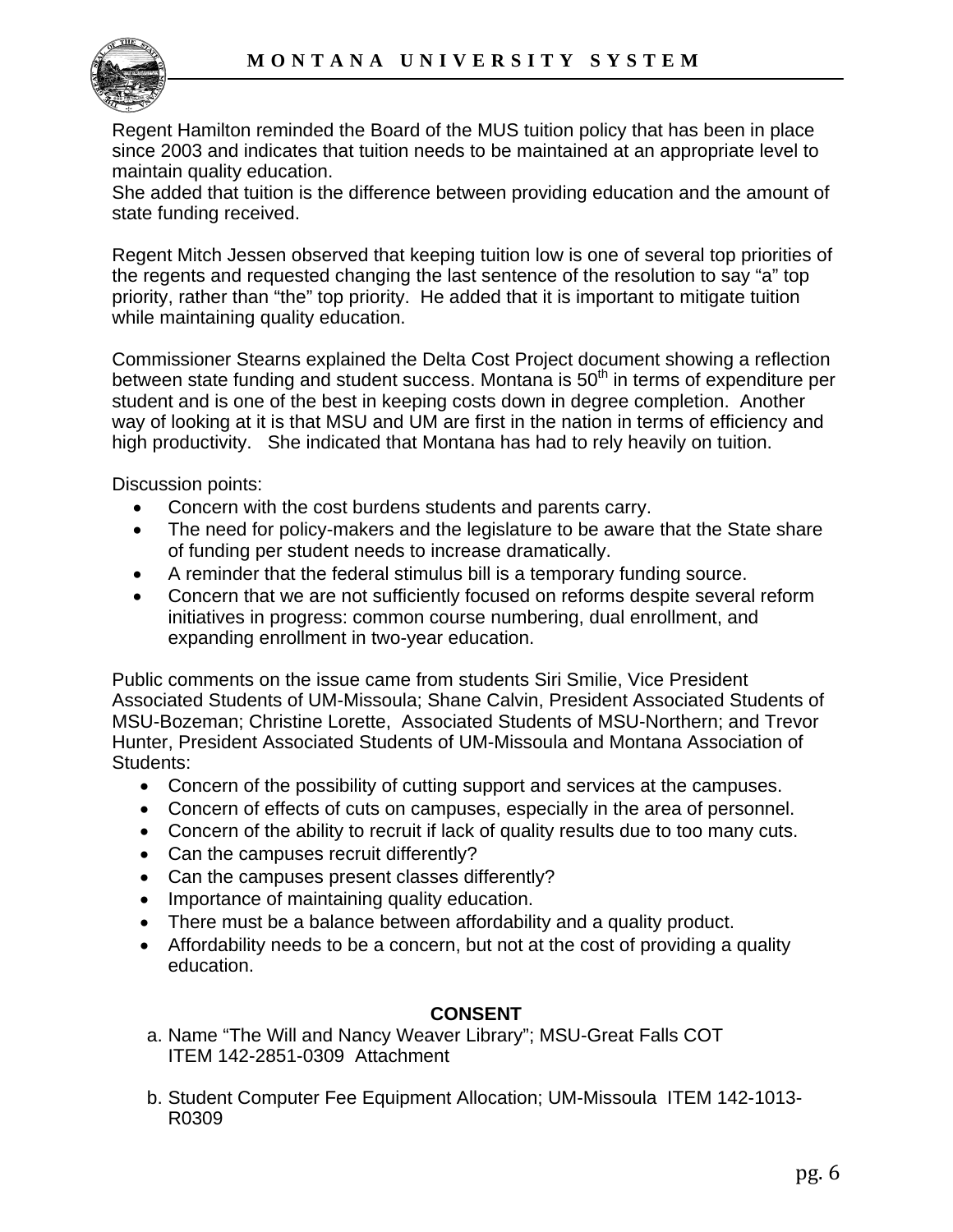

- c. Classroom Technology Equipment Initiative; UM–Missoula ITEM 142-1014-R0309
- d. Student Computer Fee Employment Allocation; UM–Missoula ITEM 142-1015- R0309
- e. Policy 203.6, Conducting of Board Business by Electronic Mail ; OCHE ITEM 142-104-R0309 (Reviewed as Part of OCHE Comprehensive Policy Review)

Regent Barrett moved approval of consent agenda items a-e. Motion passed 7-0.

Regent Christian moved approval of action items a-f. Motion passed 7-0.

## **CONSENT**

Senior Fellow Emeritus of the Carroll and Nancy Fields O'Connor Center for the Rocky Mountain West; Pat Williams; UM-Missoula ITEM 142- 1010-R0309

# **Academic and Student Affairs Committee**

# **ACTION**

 a. UMW Request to raise ACT/SAT admissions requirement to 22 ACT/1540 SAT. ITEM 142-1601-R0309

Deputy Commissioner Sylvia Moore explained this was request from UM-Western to raise the admissions standards to an ACT score of 22 to be consistent with requirements at other four-year campuses. Chancellor Storey said this will not make a difference in enrollment, as there are alternate options for students to enroll, but the lower admissions standard creates the perception that UM-Western does not have high standards.

Regent Mitch Jessen asked if the admissions standards are raised, then will the professors be expected to raise their standards as well? Chancellor Storey responded that was a discussion that needed to be held yet, but that they do want faculty to raise the standards within their classrooms. This request does not have any effect on students that require remedial coursework. Regarding students that apply for two-year degrees, UM-Western will continue to allow students to enroll in remedial programs, and when those students acquire the appropriate proficiencies, they can then enroll in a four-year program.

Discussion followed on the connection with the P-20 alignment goals, including dual enrollment, raising high school graduation rates, raising math proficiency standards, and the need to have standards that are clear and consistent.

#### Level II Items

b. Masters of Science degree in Health Sciences, MSU-Bozeman ITEM 142- 2001-R0109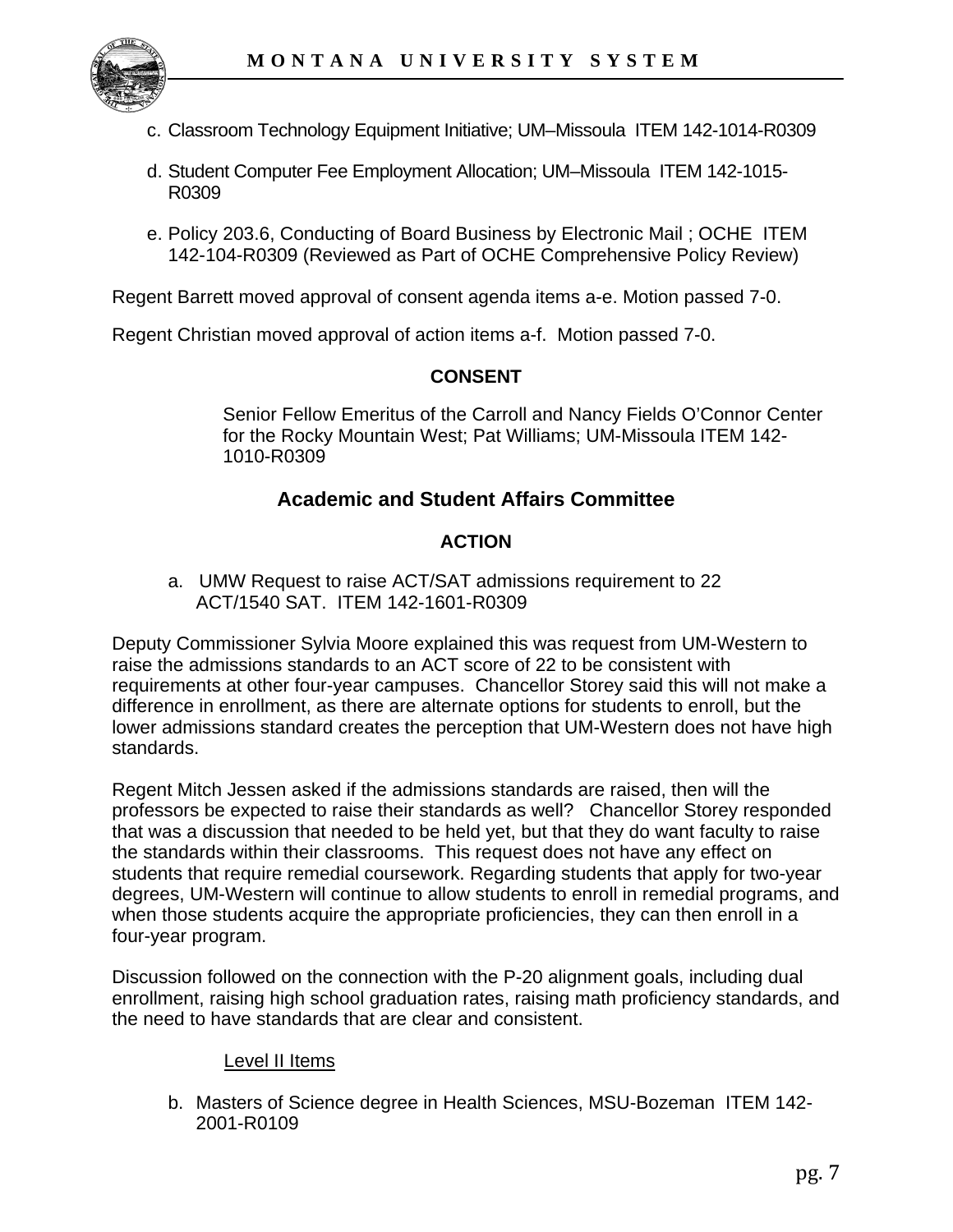

Deputy Moore explained that a new process was implemented with a pre-BOR meeting conference call with the academic and student affairs committee and the campus representatives.

Joe Fedock, Vice Provost MSU-Bozeman, explained ITEMS b, c, and d represent degree programs that will serve a large number of students currently enrolled in baccalaureate programs.

c. Master of Arts and PhD in American Studies, MSU-Bozeman ITEM 142- 2002-R0109

MSU-Bozeman has worked closely with counterparts in European institutions, said Mr. Fedock. Students have shown extensive interest in this program and this would provide an opportunity to expand in the area of American studies. Mr. Fedock added that there is a small additional cost associated with additional teaching responsibilities, but that the basis for the interest in this major is to attract non-resident students, who pay larger portions of the tuition costs.

d. 2+2 Engineering Program, UM-Missoula, MSU-Bozeman, Montana Tech ITEM 142-1001-R0109

Deputy Commissioner Moore said this is a program that is at Montana Tech as well as MSU-Bozeman.

Provost Royce Engstrom, UM-Missoula, explained the purpose of this item is to ensure the transferability of students to UM-Missoula wanting to pursue an engineering program at UM-Missoula. This is an introduction of engineering courses, and the students go on to complete their degrees at either MSU-Bozeman or MT Tech. No additional faculty will be hired; therefore, no additional resources will be needed. There is no option at this time to include the COTs with this arrangement. MSU-Bozeman currently offers the introductory engineering course on-line to allow MSU-Billings students the option of taking those courses prior to transferring to MSU-Bozeman for the completion of their degree.

e. Consolidate Biochemistry Program, create BS in Biochemistry, change graduate program name from "Biomolecular Structure and Dynamics" to "Biochemistry and Biophysics", UM-Missoula ITEM 142-1002-R0109

Deputy Commissioner Moore explained this was the result of significant strategic planning at UM-Missoula.

Provost Engstrom explained there were two principal actions within this proposal. This item would move what is now an option in biochemistry within the chemistry major into an actual Bachelors of Science degree option in biochemistry. The  $2^{nd}$  action is to take an existing PhD program, which is now Biomolecular Structure and Dynamics and to change the name to Biochemistry and Biophysics in order to convey clearly to the students what is being studied. No additional resources will be needed for this change.

f. Minor in Climate Change Studies, UM-Missoula ITEM 142-1004-R0109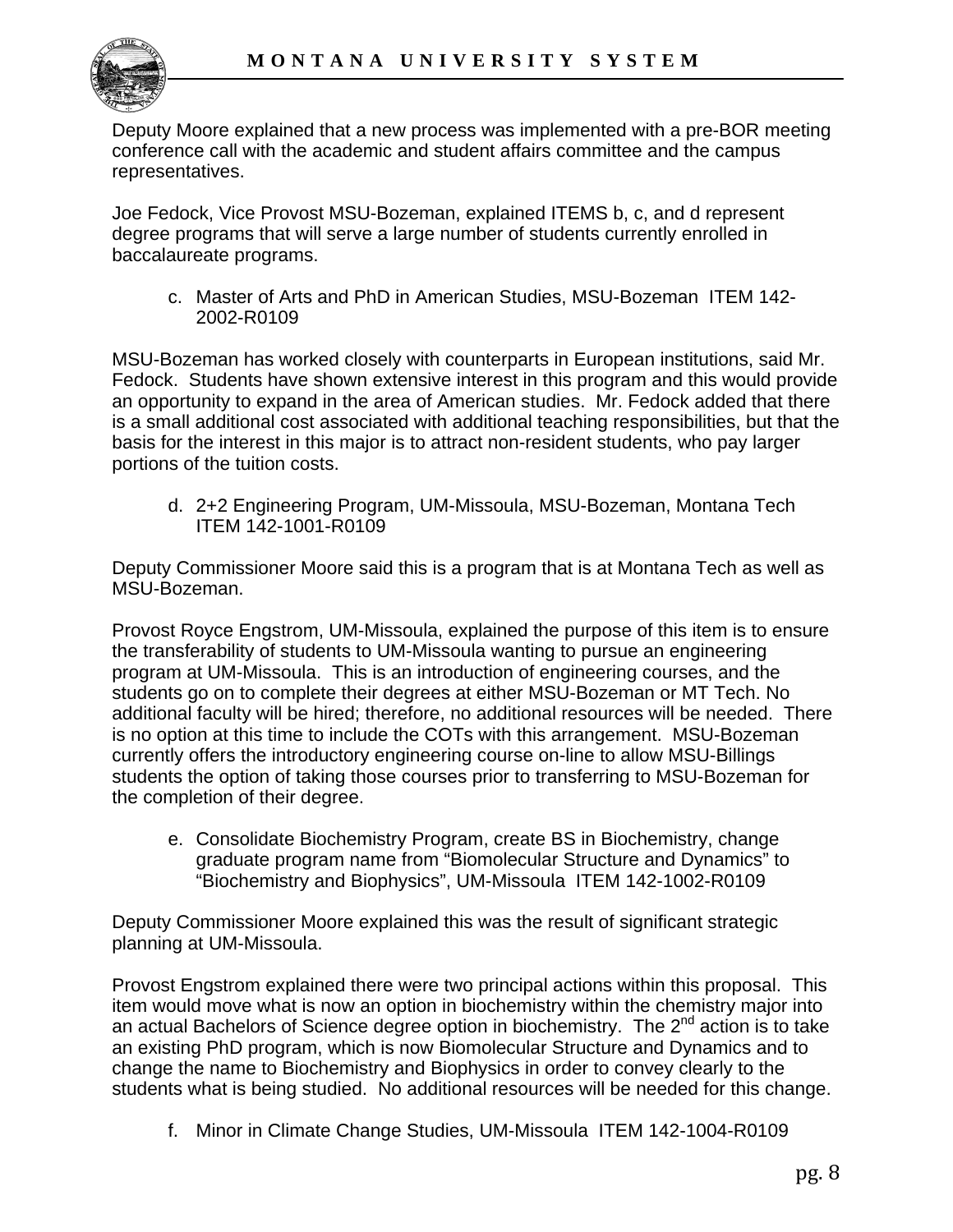

Provost Engstrom stated this was specifically for the strong connection between research and teaching on the campuses and that it addresses a problem facing this generation of students globally. This program addresses what is behind climate change, the science of climate change, the policies and politics of climate change, and the technological solutions that will be needed.

Provost Engstrom reminded the Board that the needs of the students today may be different from the needs of students in five years, so it is imperative to continue to look at programming and that educators must continue to improve offerings for students.

g. Energy Technology A.A.S. program in Applied Computing and Electronics Department, UM-Missoula COT ITEM 142-1003-R0109

Provost Engstrom said this is a program at the UM-Missoula COT that was first approved as a pilot program. This request is for the final approval of the program which will allow the program to continue beyond the pilot stage. This has been one of the most successful programs at the UM-Missoula COT and prepares the students as general energy technicians.

h. A.A.S. in Graphic Design, FVCC ITEM 142-301-R0109

Provost Kathy Hughes explained this proposal was created as a result of requests from both businesses and students and includes an internship with local businesses.

Regent Pease moved approval of items a-h. Motion passed 7-0.

#### **CONSENT**

a. Level I memorandum

Deputy Commissioner Moore explained that this memorandum is intended to inform the Board of the Level I changes in academic programs that have been approved in the Office of the Commissioner of Higher Education since the January 2009 meeting of the Board of Regents. It was noted that one item on the memorandum is the removal of a program that is no longer relevant to the students.

b. Revised Policy 218.4, Institutional Organization; Montana State University-Bozeman (Reviewed as part of OCHE comprehensive policy review, associated with Policy 218, Institutional Organization)

Deputy Commissioner Moore explained that the revised policy items are part of the policy clean-up to assure the changes that have been made over the years are shown accurately.

c. Revised Policy 218.1, Institutional Organization; University of Montana-Missoula (Reviewed as part of OCHE comprehensive policy review, associated with Policy 218, Institutional Organization)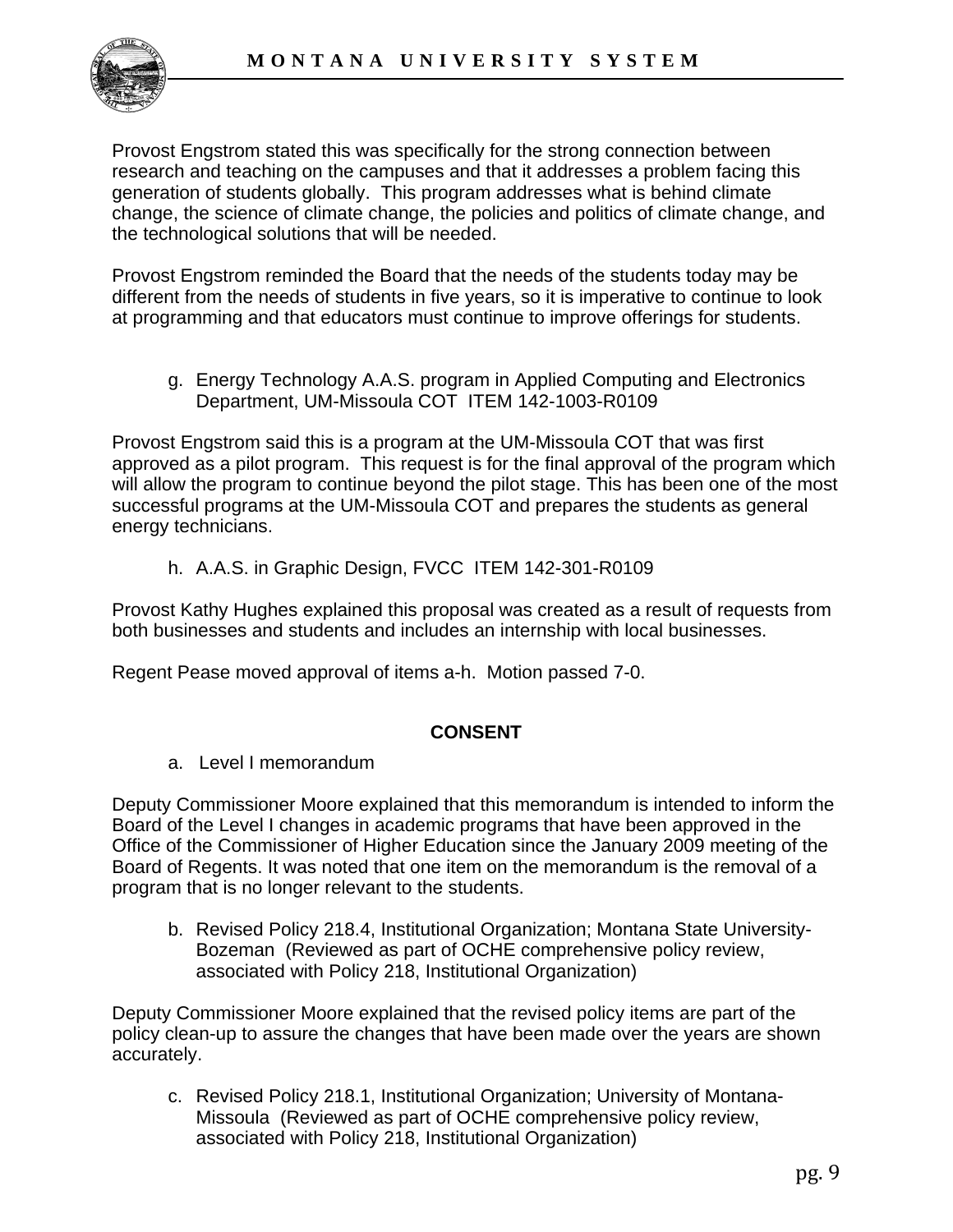

- d. Revised Policy 218.6, Institutional Organization; Montana State University-Northern (Reviewed as part of OCHE comprehensive policy review, associated with Policy 218, Institutional Organization)
- e. Revised Policy 218.10, Institutional Organization; Miles Community College (Reviewed as part of OCHE comprehensive policy review, associated with Policy 218, Institutional Organization)
- f. Revised Policy 301.16, Writing Proficiency ITEM 142-107-R0309 (Reviewed as part of OCHE comprehensive policy review)

Regent Pease moved approval of consent agenda a-f. Motion passed 7-0.

#### **INFORMATION**

- a. American Indian and Minority Achievement
	- "Intersecting Interests: Tribal Knowledge and Research Communities" – April 8-10, 2009

Regent Pease stated this event focuses on how the MUS works with tribes in the area of research.

b. MUS Writing Assessment – invitation to participate

This item topic lists opportunities for people to participate in the MUS Writing Assessment workshops that Dr. Jan Clinard directs and involves grading the essays of 9,300 participating students.

c. Level II memorandum to campus academic officers (BOR will act on these items at the May 2009 BOR meeting)

Deputy Commissioner Moore explained this is the introduction of new programs being considered in the MUS. Once the information is shared with the campuses, the campuses have two weeks to respond with any possible concerns. These programs will be acted upon at the May Board of Regents meeting.

Regent Hamilton encouraged other regents to submit comments to Deputy Commissioner Moore if they have any concerns about the programs involved.

d. Update on the Transfer Initiative and Recognition of Faculty Learning Outcomes Council Members & Leaders

Deputy Commissioner Mary Sheehy Moe stated this was a tremendous accomplishment of all the campuses and involved working closely with tribal colleges as well.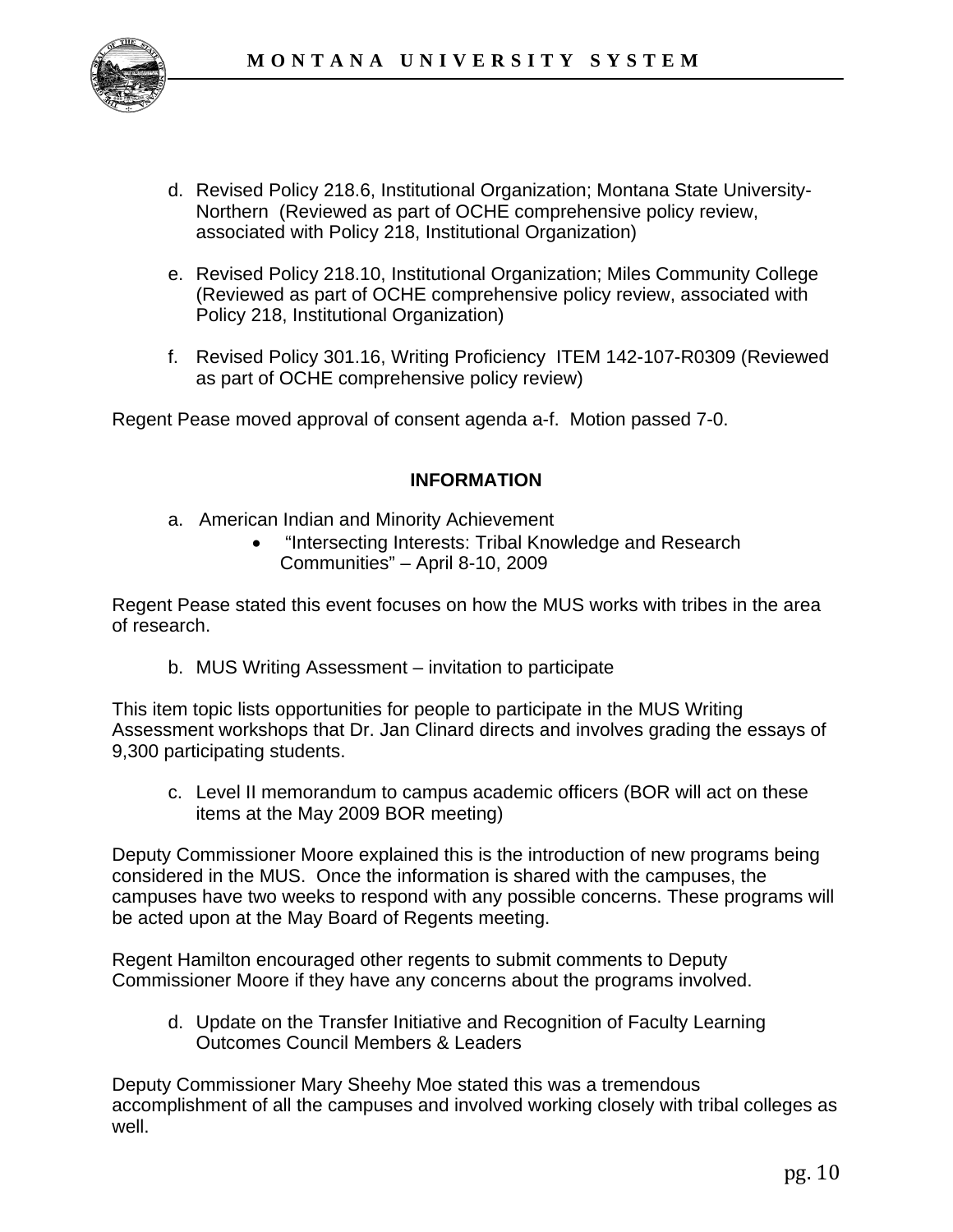

Bill Macgregor, Director of Transferability Initiative, OCHE, explained models on campuses used to ensure the students are aware of the courses available for transfer. More information is available at [www.montana.edu/newnumbers](http://www.montana.edu/newnumbers) which was created to provide information for the students. There is concern about continued funding for this project which would affect the level of future work to be done on this project.

Regent Buchanan requested a discussion at a future meeting on system-wide distance learning.

#### **Regent Buchanan was excused for the remainder of the meeting.**

• Employee Appeal

Regent Taylor moved to deny the employee appeal and affirm the decision of the commissioner office. Motion passed 6-0, with Regent Buchanan absent.

Executive Session *Room 102B* 

- Honorary Doctorate
	- $\checkmark$  Approved by consensus
- Building Naming Proposal
	- $\checkmark$  Approved by consensus
- Personnel Matter
	- $\checkmark$  Approved by consensus

#### **Friday, March 20, 2009**

#### Kindergarten to College Connections

Superintendent of Public Instruction, Denise Juneau, spoke on "the pipeline," forming partnerships, building coalitions, the need for teachers in rural areas, and what is best for students. She reminded the Board that policies developed should be focused on students. Superintendent Juneau and her staff have been meeting with Commissioner Stearns and her staff to work on areas of partnering through data, remediation in reading and math, and dual enrollment. She said the job of K-12 is to prepare students for grade 13 level, whether it be for higher education or the workforce.

Commissioner Stearns added that there are numerous groups throughout the state interested in the connections between K-12 and higher education. The Office of Public Instruction and the Montana University System have been working together on issues such as achievement gaps and dual enrollment.

Superintendent Juneau and Regent Pease recommended having a member of the legislature added to the K-College Workgroup.

Steve Meloy, Executive Director of Board of Public Education (BPE), said his Board has been working on accreditation standards revisions for teachers this past year. The Board of Public Education is also struggling with unintended consequences of the former SB 152 from the 2005 legislative session, which unintentionally prohibits the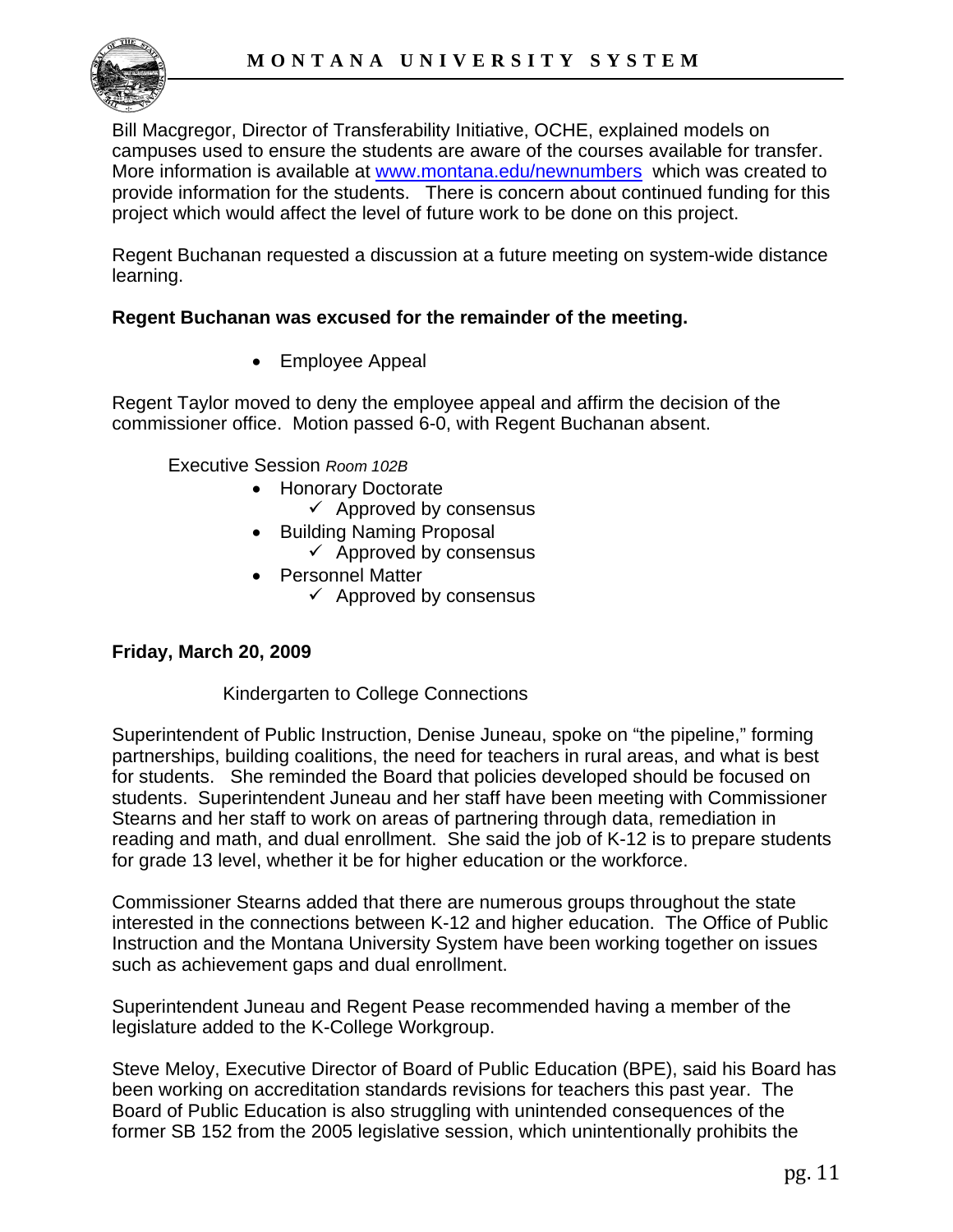

Board from implementing revised standards until the month of July after the approval by the legislature and approval of the legislative interim committee. The BPE has also been working on dual enrollment and student achievement in math and science.

Deputy Commissioner Moe explained the Career Pathways project in which high school faculty, business representatives, and members of the university system are working to create specific pathways that guide the students either directly into the workforce or into the academic pathway with lists of needed courses for the particular area the student has chosen. This program includes tech prep courses, advanced placement courses, running start opportunities, work based learning and on-line learning. The students are also advised on the requirements in higher education if they have interest in achieving a professional certificate, apprenticeship, certificate of applied science or associates of applies science degree and baccalaureate degree.

Deputy Commissioner Moore recently participated in a conference that focused on access, which is a concern of all. She reminded the Board that financial barriers are not the only barriers that exist for students. She cited examples of five OCHE programs for improving access, partnerships, teacher certification alignment and student achievement:

- 1. Educational Talent Search (TRIO) directed by Rene' Dubay
- 2. Jan Clinard's work with proficiency standards
- 3. GEAR UP (Gaining Early Awareness and Readiness for Undergraduate Programs), directed by Sandy Merdinger
- 4. Minority achievement, directed by Ellen Swaney
- 5. Distance Education and eLearning, directed by Tom Gibson

President Dennison spoke on the following topics:

- 1. Transcript project
	- $\checkmark$  A collaborative project for a K-College transcript
- 2. Math and science initiative
	- $\checkmark$  Common terminology needed, data problems to be resolved, how to initiate this in Montana
- 3. Curriculum alignment
	- A pilot program focusing on the need to align outcomes in each curriculum
- 4. Education summit to be held in Missoula and sponsored by the Missoula Economic Development Corporation
	- $\checkmark$  To be held October 2009 by invitation

Regent Hamilton applauded the collaboration among the Office of Public Instruction, the Office of the Commissioner and the K-College Workgroup.

Workforce Development and Two-Year Education Committee

#### **INFORMATION**

a. The Governor's Interagency Rapid Response Initiative

Deputy Commissioner Moe explained that a committee comprised of representatives from the Office of the Governor, Department of Labor, Department of Public Health and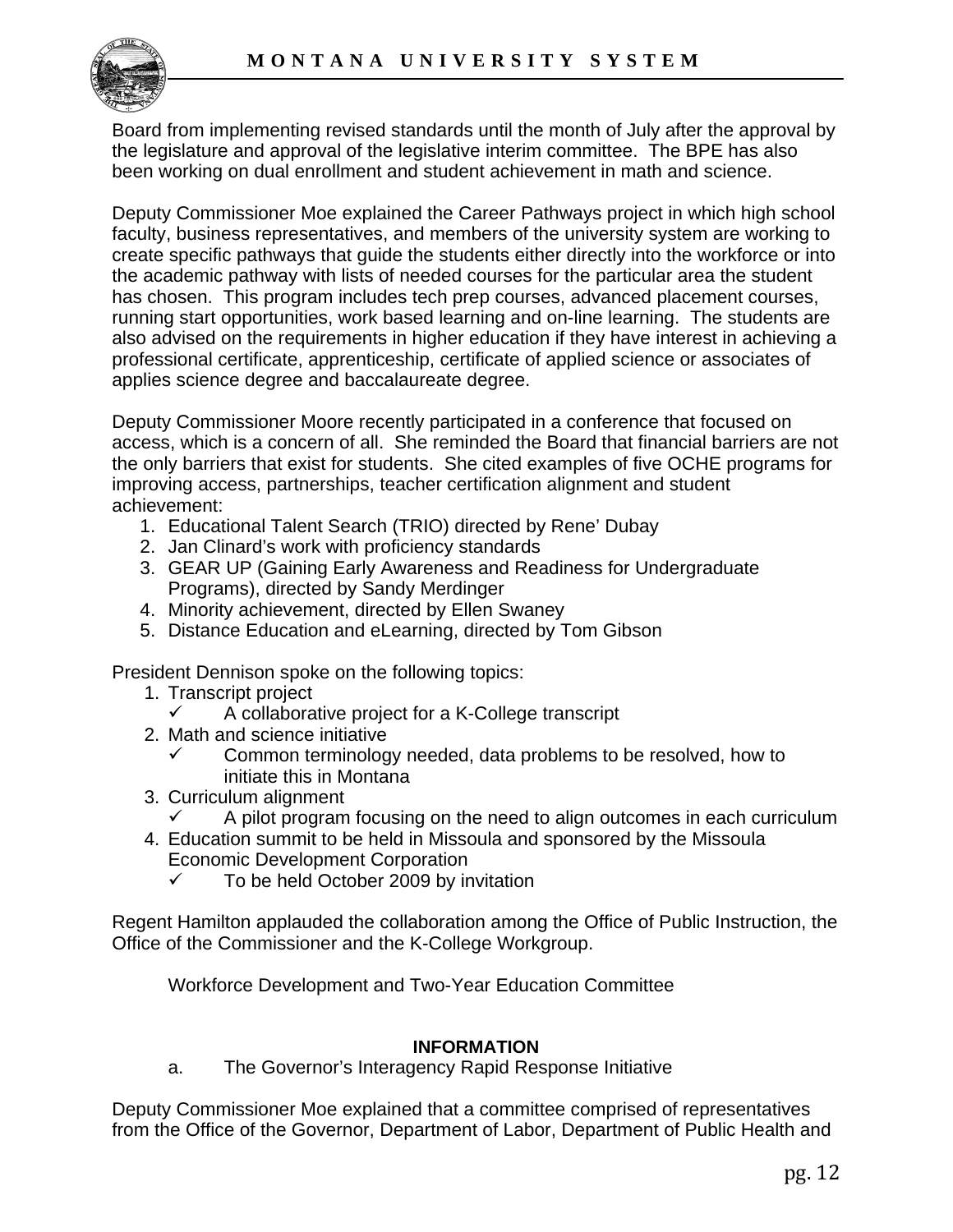

Human Services, Department of Commerce and the Montana University System has been meeting to develop ways to respond to the issue of dislocated workers by pooling resources and expertise.

Pat Wise, Governor's Office, spoke of federal funding to assist with unemployed or dislocated workers, identification of all services available, inter-agency coordination, and shared policies, including work with the reservations.

Keith Kelly, Commissioner of the Department of Labor and Industry said the intent of this committee is to have a rapid response in the case of significant lay-offs in the state. The committee works to balance the demands with available services and resources. He said if the workers are dislocated, they can still receive training at the same time they are receiving unemployment benefits. This coordination will assist in upgrading education skills for displaced workers. Federal stimulus funds will be distributed for those situations meeting the requirements.

Anna Whiting-Sorrell, Director of the Department of Public Health and Human Services, emphasized this is a joint effort to respond quickly to the economic downturn.

Deputy Commissioner Moe added that the university system already has many services and facilities available, such as computer labs, CNC labs, welding and carpentry shops, lecture halls, classrooms, interactive video capabilities and classrooms and resource centers. A list of short-term training available at two-year colleges has been compiled and is posted on the Two-Year Education website.

#### b. MOA Update

Deputy Commissioner Moe gave an update on the MOA planning year. Goals for achieving the two-year education vision include: Coordinating Montana's "system" of two-year colleges; promoting two-year education through branding, marketing, communication, affordability and policy initiatives; and extending the two-year college mission to under-served populations and regions. Several projects involving her office and chief academic officers are focused on achieving greater efficiencies throughout the system. One involves common course-numbering in the healthcare and construction fields. Another is the alignment of related instruction requirements in programs preparing students for the same career. Finally, protocols are being developed for dual enrollment that will make opportunities, procedures, and costs more consistent throughout the state.

Commissioner Stearns explained that Montana is providing dual enrollment in many ways throughout the state and, therefore, needs to consider how to make it work better for the students.

Providing high access academic programming in higher education in the Bitterroot Valley has been the focus of committee meetings already held in Hamilton said Deputy Commissioner Moe.

#### **CONSENT**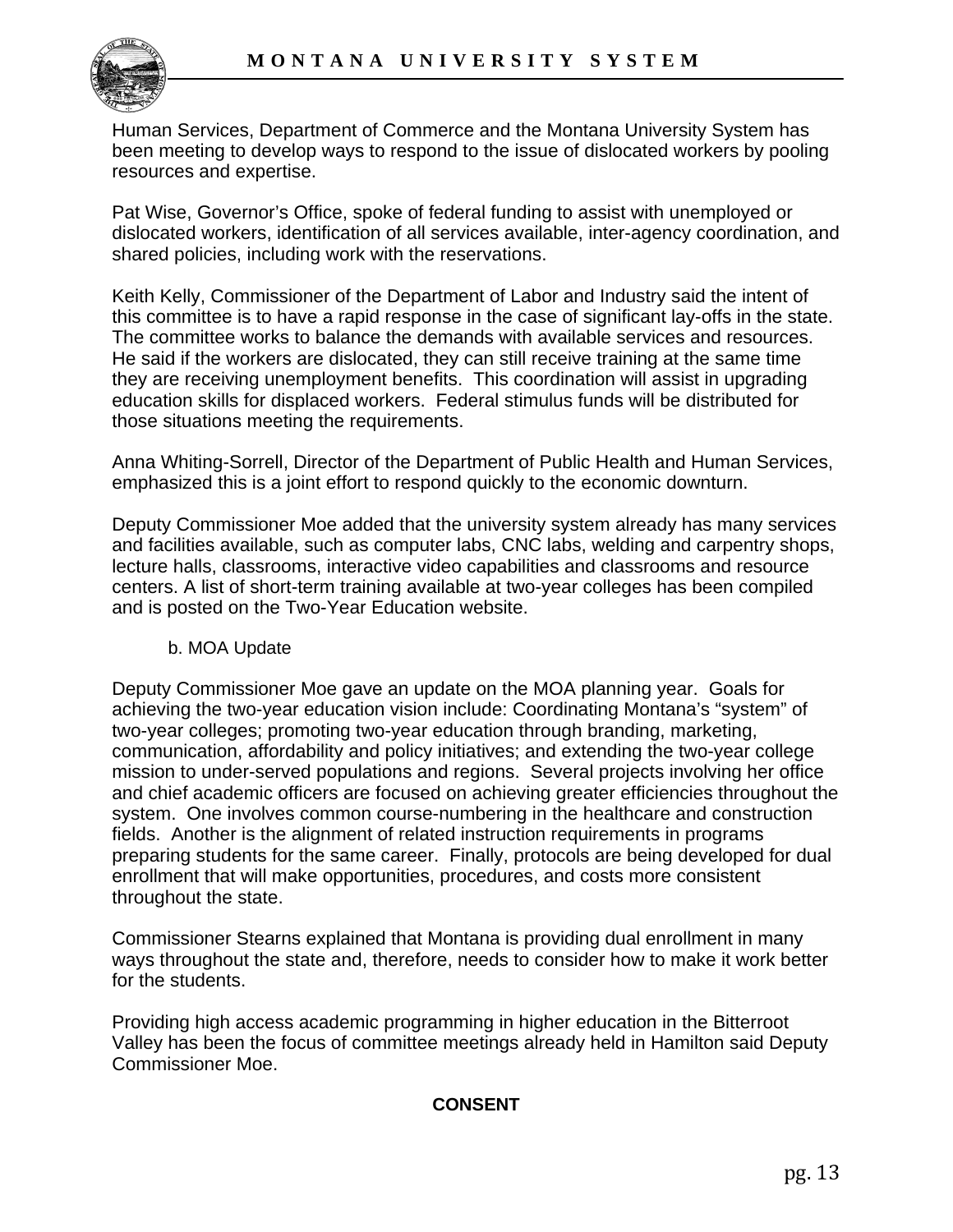

Policy 209.2 Revision; OCHE ITEM 142-106-R0309 (Reviewed as part of OCHE comprehensive policy review)

Regent Hamilton moved approval of ITEM 142-106-R0309. Motion passed 6-0.

Commissioner Stearns called attention to the remarkable leadership of Native American women in the Board meeting. Specifically, she mentioned Janine Pease, regent, Denise Juneau, Superintendent of Public Instruction, Joyce Silverthorne, Higher Education Policy Advisor in the Office of Public Instruction, Rene' Dubay, OCHE Director of Partnerships for Access, and Ann Whiting Sorrell, Director of the Department of Public Health and Human Services.

# **COMMITTEE REPORTS, DISCUSSION & ACTION**

# **a. Administrative, Budget, and Audit Oversight**

## **INFORMATION**

## Montana University System – Athletic Reports

Frieda Houser, Director of Accounting and Budgeting, OCHE, reminded the Board that both MSU-Bozeman and UM-Missoula receive separate annual audits on their athletic departments and both received clean audit opinions in FY 2008. On the statement of revenues and expenditures by campus, the report shows the collective financial resources committee for athletics is significant. Line 16b shows total revenue of \$37.9 million. Line 36b shows \$36.6 million in expenditures. MUS spending on athletics is approximately 4.1% of the current unrestricted fund and approximately 4.8% of the all funds budget, which is in line with what other educational institutions spend nationally on athletics. The net result of revenue and expenditures results in a 1 year, noncumulative operating surplus for FY 2008 of \$1.2 million. The remaining 4 campuses reported operating surpluses from all sources. The external funds include contributions made to the foundations and scholarship association that are restricted for specific athletic program purposes such as scholarships.

President Dennison reminded the Board that the Academic Progression Rate (APR) requires that the campus athletes' grades need to be at a specific academic level in order for the program to continue receiving federal funding.

# **b. Staff and Compensation**

# **ACTION**

- a. OCHE ITEM 142-100-R0309
- b. UM-Missoula ITEM 142-1000-R0309

Regent Taylor spoke against approval of items a & b due to the current economic situation facing the MUS and the State of Montana.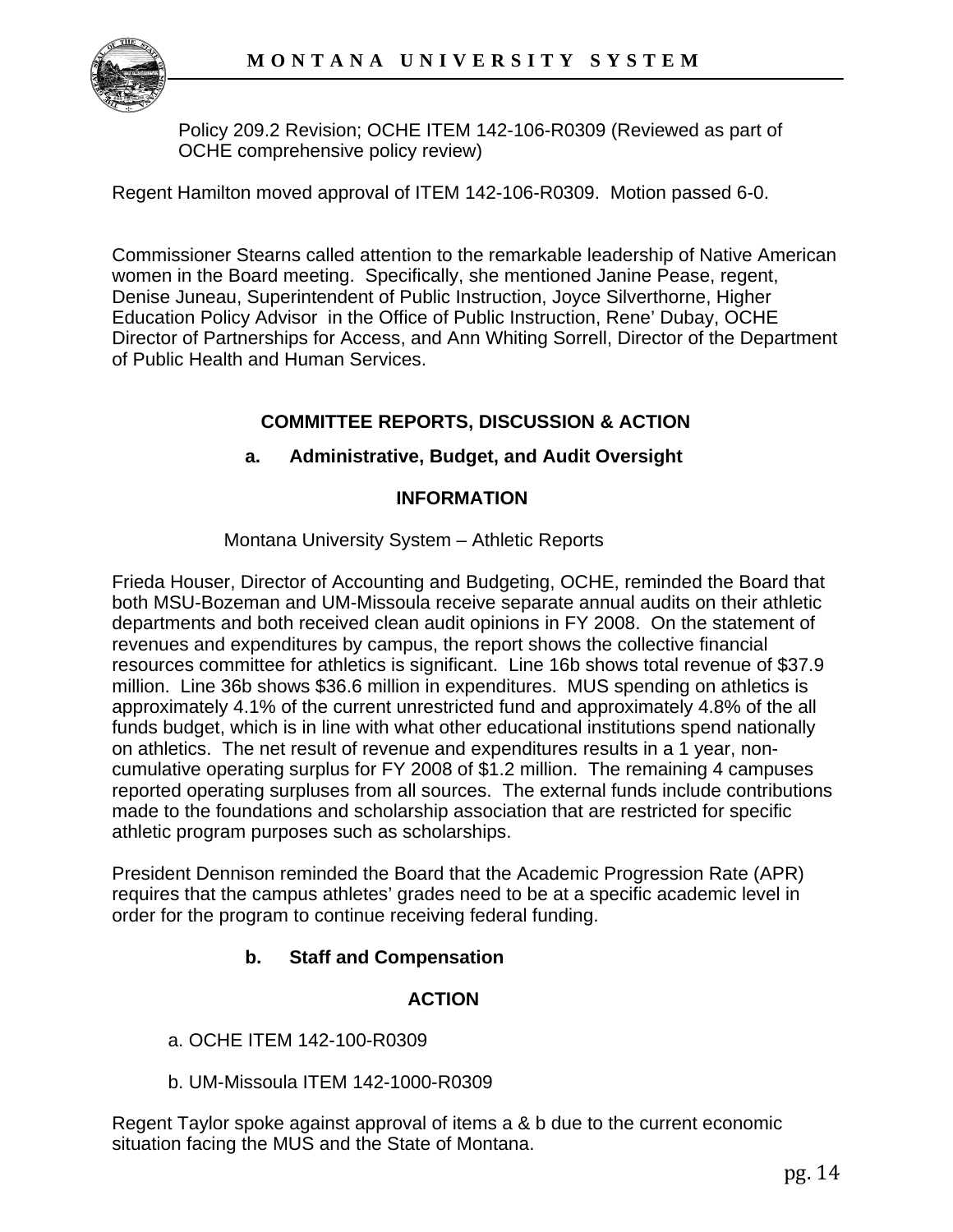

Deputy Commissioner Moe spoke in support of the OCHE staff item, noting that the employee has temporarily assumed additional duties for the transfer initiative and both the duties and additional compensation will end on June 30, 2009.

Regent Christian moved approval of items a & b. Motion passed 5-1 with Regent Taylor voting no.

#### **CONSENT**

Senior Fellow Emeritus of the Carroll and Nancy Fields O'Connor Center for the Rocky Mountain West: Pat Williams; UM-Missoula [ITEM 142-1010-R0309](http://mus.edu/board/meetings/2009/Mar09/ITEM142-1010-R0309.pdf).

Regent Christian moved approval of ITEM 142-1010-R0309. Motion passed 6-0.

#### **Research and Technology Transfer**

Governor Brian Schweitzer talked about capping tuition and how families are depending on higher education to deliver quality education. He observed that costs for products and services in other areas were decreasing, and higher education should be able to keep costs down as well. He recognized the main funding sources of the university system as state support, research dollars and tuition.

Governor Schweitzer asked about the role and expenses of research on the campuses as well as the benefit of research activities to the students.

Deputy Commissioner Robinson explained the accounting method for MSU research which was a change recommended by Mr. Robinson. The Board of Regents established the Agricultural Review Task Force in March 2007 to address issues associated with the agriculture experiment stations, the extension service and the interrelationship with MSU-Bozeman. One of the issues addressed by the task force was the overhead allocation of MSU to those two agencies. The task force determined that it was proper to determine the overhead, but part of the mechanism within MSU-Bozeman was a credit that was provided to the research component of MSU for expenditures they had made in current unrestricted funds. Consequently, every time one of the agencies made an expenditure, they were given a credit by MSU-Bozeman in current unrestricted funds. The task force and OCHE agreed an accounting change needed to be made in overhead charges, beginning in FY08, the accounting changes resulted in the movement of those expenditures into the current unrestricted fund under the research category. The credit overhead allocation that was properly allocated to the research activities was then paid by the research activities in the current unrestricted, resulting in a netting of zero. This explains the apparent discrepancy in the agencies' accounting for FY07. In looking back to FY09, the expenditures are very close to previous years when the accounting change is implemented.

Discussion followed:

- A fairly small investment in state funds is resulting in a \$270 million research industry for the state.
- If there is no state investment, then Montana will lose some of the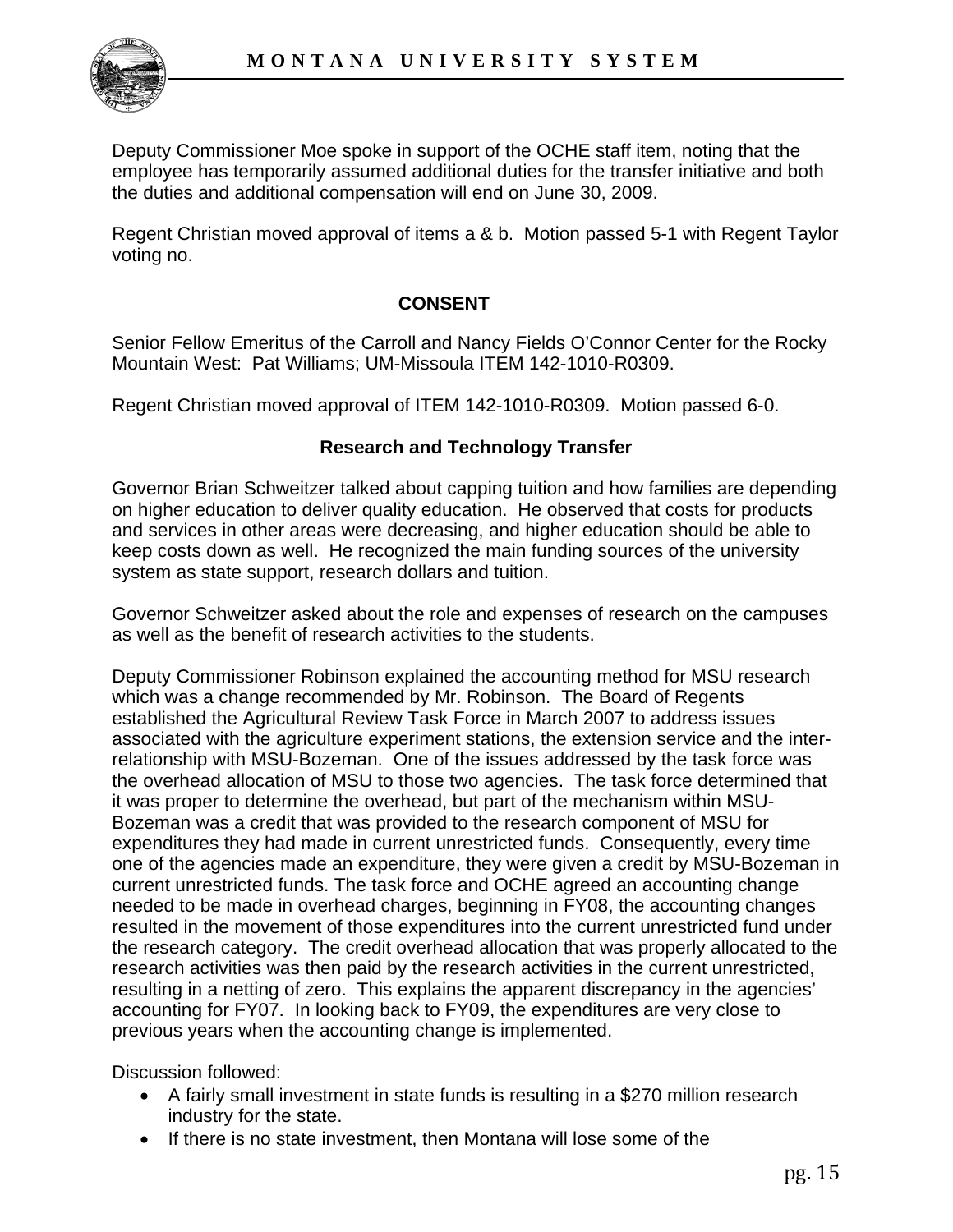

competitiveness.

- Students want to balance tuition costs with quality education.
- The relative size of state investment is quite small compared to the return on the research.
- Indirect cost recoveries associated with research projects done on the campuses can be used by that campus to invest in the research enterprise.
- The campuses are not diverting tuition or general funds for the academic programs into the research programs.
- Research is important and beneficial for the students, the campuses and the state.
- Investment in education at all levels is needed to help solve the current economic crisis.
	- Overview of Policy Process: Comments from Chairman Barrett
	- Inquiries Regarding Federal Research
		- o Inquiries from Regents and Responses
		- o Inquiries from Governor's Office and Responses
	- Annual Reports
		- o MSU (with link)
		- o UM (link)
		- $\circ$  UM MT TECH (link)
		- o Montana University System Science and Technology
		- o Advisory Committee
			- $\checkmark$  Montana Science Serving Montana Citizens
			- $\checkmark$  Call for Pre-proposals for EPSCoR
	- Revised Policy 401, Research and Technology Transfer ITEM 142-108-R0309 (Reviewed as part of OCHE comprehensive policy review)

Deputy Commissioner Moore explained the proposed revisions to the Research and Technology Transfer Policy 401 would require the federal research applications to be heard at the January Board of Regents meeting, which means that the information would need to arrive at OCHE mid-December. That would allow time for OCHE and the Board to review the information prior to the January Board meeting.

Regent Christian moved approval of the revised Policy 401, ITEM 142-108-R0309. Motion passed 5-0, with Regents Buchanan and Taylor absent.

Commissioner Stearns asked the Board for clarification on questions four, five and six. She explained that those questions went beyond the current data collection system and would require human resources personnel to examine individual payroll and travel records for individual faculty for the years relating to these questions.

Regent Barrett said questions four, five and six will be separated for possible discussion at a later date.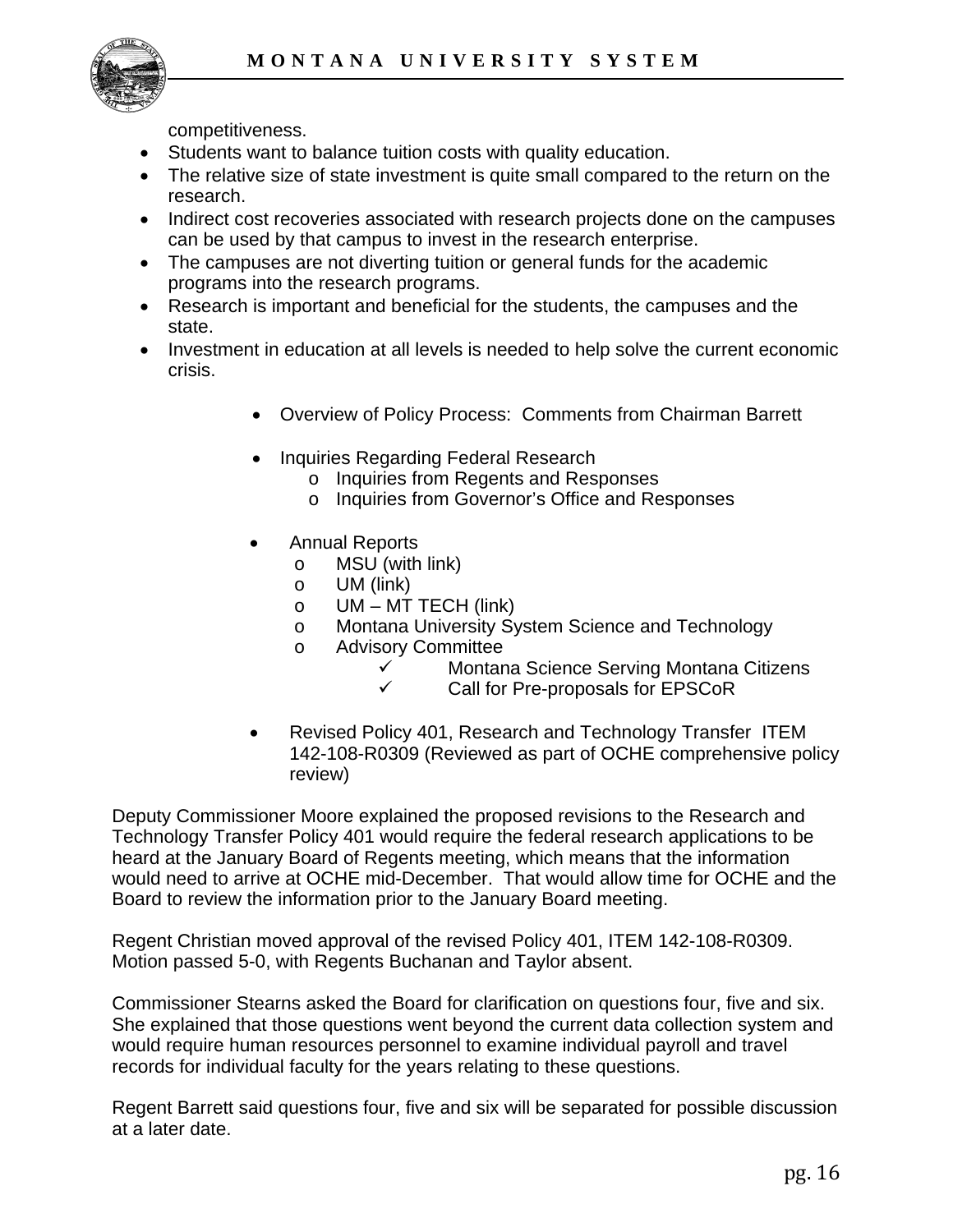

Deputy Commissioner Moore added that it is important to be mindful of the amount of people time and the work load effort that was already spent on answering the questions. It is important to know what information is truly needed. Deputy Commissioner Moore reminded the Board that the campuses provided good reports and with genuine good effort. The research and development enterprise on the campuses is an enormous force for development in the state. Research & development in Illinois is \$142 per capita. Montana's research and development per capita is \$181 and Montana does it for the lowest price. She stated that Montana has much to be proud of in the area of research.

President Dennison told the Board it was important to know what is most relevant in regard to requests from the Governor's education policy advisor.

Tom McCoy, Vice President for Research, Creativity and Technology Transfer, MSU-Bozeman, spoke on the MSU-Bozeman research report. He showed federal initiatives from FY09 and the MSU federal initiatives awarded in the FY09 Omnibus bill. In the information given to the regents, Dr. McCoy provided the MSU requests made for FY10 as well as the summary of the metrics the campus delivered in terms of expenditures and the technology transfer trends at the university. Due to the delay in the passage of the omnibus bill, they have not been able to compile all the data as of yet, but did present highlights in their written reports.

Dan Dwyer, Vice President for Research and Development, UM-Missoula spoke on research oversight and said that every federal agency has an auditing division and makes sure the campuses follow the exact rules. There are many levels and occurrences of oversight:

- Local oversight, which is the campus oversight.
- Office of Research and Sponsored Programs, which reviews every proposal before it is submitted.
- The campus is required to submit a proposal to the federal agency.
- The campus research office reviews all of the proposals prior to the proposal being submitted to assure they meet the campus' own institutional policies, as well as a myriad of federal rules and regulations.
- If an award if made, that office negotiates a contract with the federal agency
- In the contract, there is a Scope of Work defined.
- A budget is submitted detailing how the money will be expended and which is approved by the federal agency.
- There is also a Post Award Monitoring on the campus where they track the expenditures made by the grants on the campus to assure there are no unallowable costs or misspending of the grant money.
- Annual reports are submitted to the federal government on the progress of the projects as well as a financial report on an annual basis.
- At the state level, the legislative auditor office spends a week every year looking through the research and sponsored program grants and contracts to assure there is no misuse of those funds.
- Every federal agency has an auditing division and they often visit the campuses to make sure they are complying with the rules and regulations.